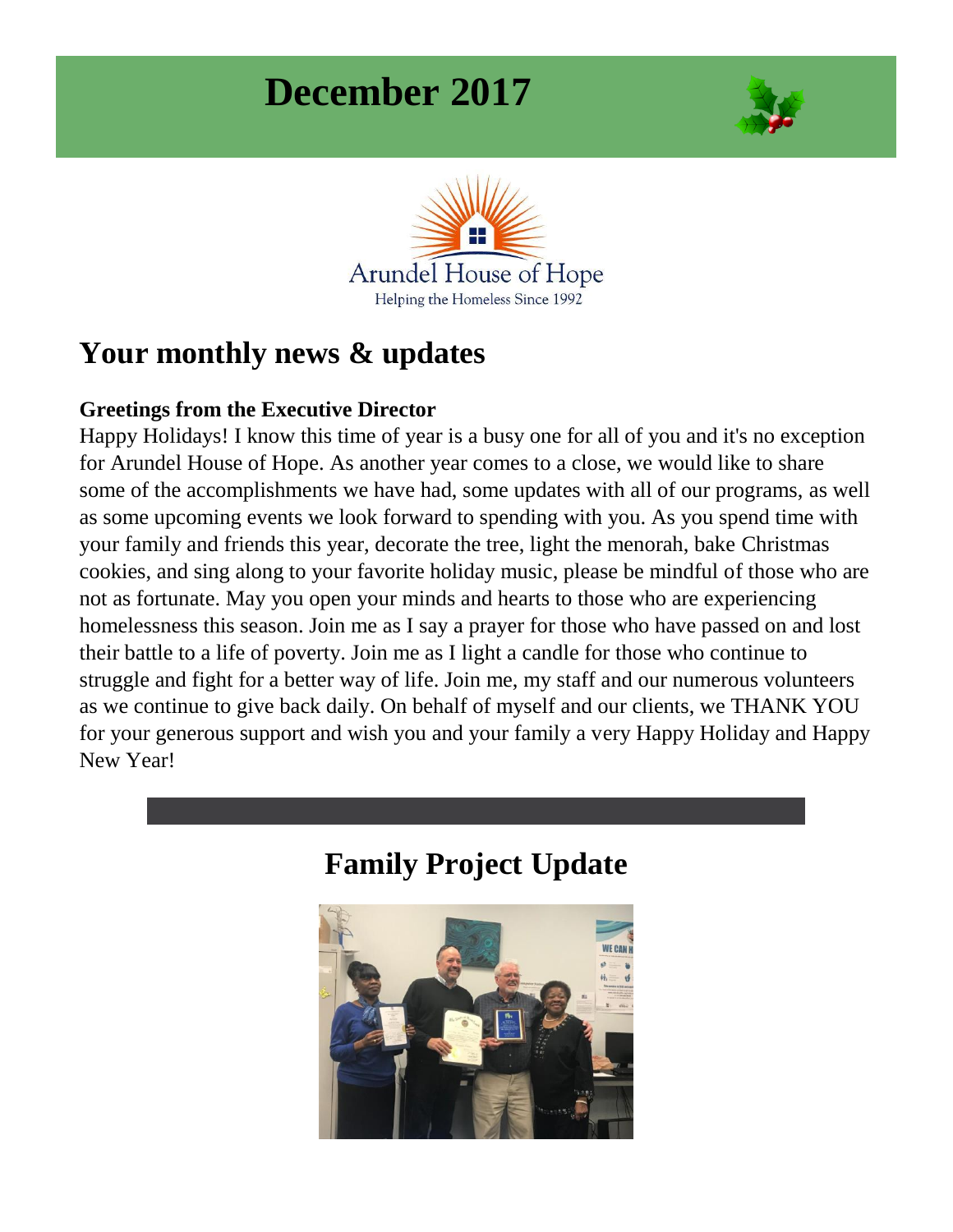Arundel House of Hope is proud to announce we have recent graduates from our newest program, our Family Program. At the time we met Charles and Sarah, in 2015, they were living in Sarah's House and in desperate need of a new home and a new way of life. They completed the application process, went through the interview process and were housed in a home right near Charles' school. As Sarah wrote in a letter AHOH recently received, "A major part of the program entailed preparing me to be ready to afford market rent, manage money properly and most importantly, maintaining good mental and physical health for not only me, but also for my son. I was ready, hopeful and overly appreciative of this awesome opportunity. The hardest part was getting ready financially. Controlling my spending and staying within my budget had been a struggle for me". She is now in a program to become a first time homebuyer and on a path to a better way of life.

Charles, Sarah's teenage son, appreciates all AHOH has done for him and his mother. He writes: "I want to thank you for putting us in that wonderful house because it really helped to give me hope that things would get better. And thank you for having me participate in the after school program because it helped to point me in the right direction. And thank you for helping a boy learn to become a man"

Congrats to Sarah and Charles and may we celebrate more families in the coming year. *\*Names have been changed to protect the families privacy*

### **Homeless Vigil**

Come join us on Thursday, December 21, 2017, the longest night of the year, at 4:30, as we remember those who have passed on as a result of homelessness. The names of those who have died will be read, we will share prayer, silence, music, a eulogy, and a charge of commitment to working with people who are homeless in our midst. Hot beverages to warm our souls and keychain lights to shine a light in the darkness of the longest night are handed around.